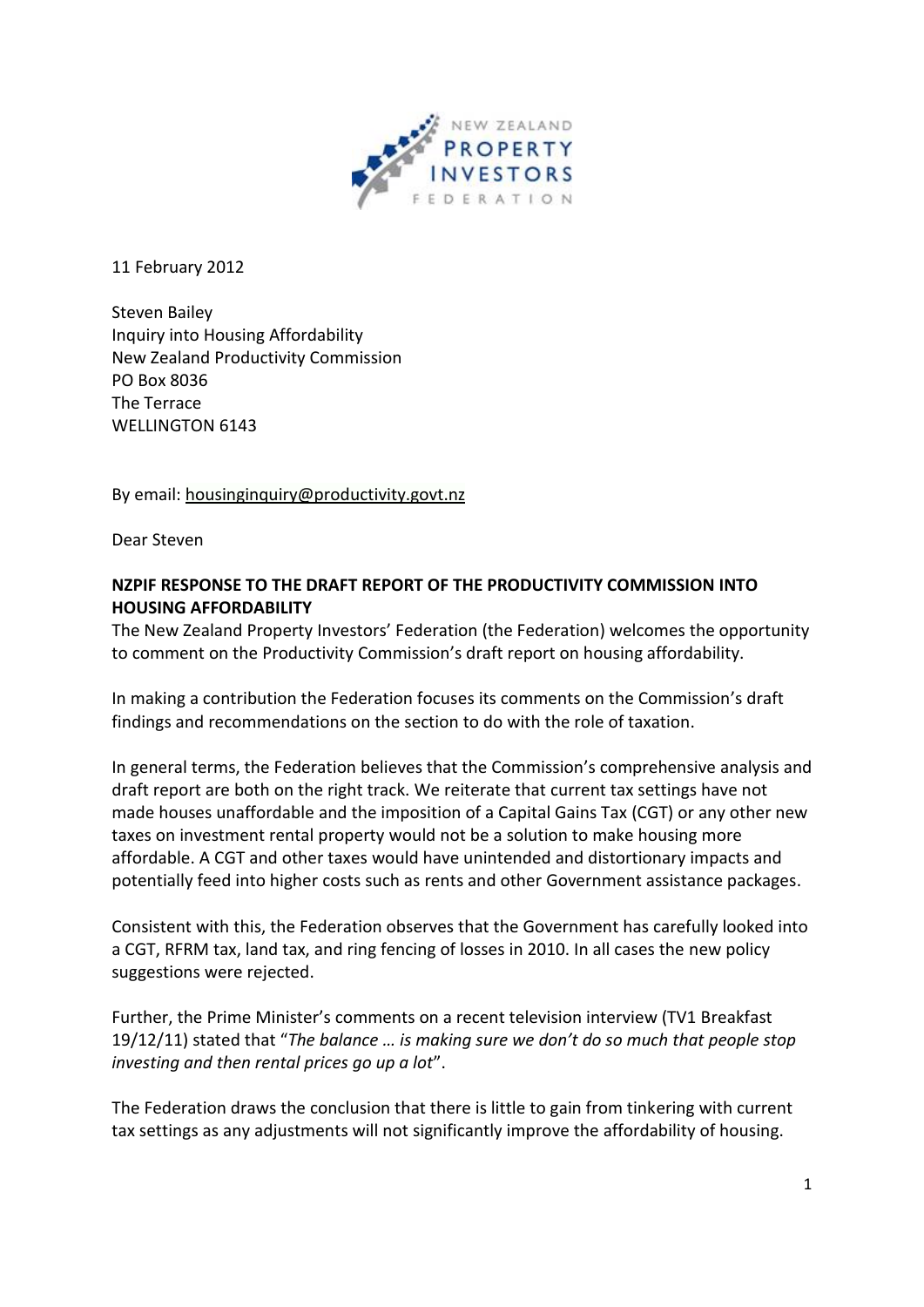## **DISCUSSION**

The response of the Federation is noted under each of the findings or recommendations below.

### **Role of Taxation**

*F6.1: The tax bias in favour of equity invested in owner-occupied housing is not as large as is often suggested, once GST and territorial government rates are taken into account.*

## **NZPIF response**

The Federation agrees that the claimed tax advantage or bias for housing over other asset classes are "much smaller" than often suggested. It is important for policy makers, financial commentators and others to note and understand this authoritative finding and be willing to accept it.

While the Federation considers that proponents of the myth that current settings favour property investors are entitled to their ideological view points, however they should now carefully ensure their stance takes into account the clear and well researched analysis and information put forward by the Commission.

# *F6.2: A decision on whether to adopt a capital gains tax on housing should be based on a coherent set of principles that have general application, not just to housing – a wider matter that runs beyond the scope of this inquiry*

## **NZPIF response**

The Federation agrees that any tax treatment on housing should be consistent and applicable to all asset and income classes. There is no equitable or robust case to exempt other asset classes such as owner-occupied housing.

#### *F6.3*

- *The elimination of depreciation allowances for houses (and other buildings) can be seen as a pragmatic balancing of a number of considerations in the light of a particular set of circumstances – the housing market boom of the early 2000s. Its aptness going forward, in what could be different circumstances, should be monitored; ideally in the context of establishing an approach that is durable across a range of different circumstances.*
- *The full deductibility of interest expense for business borrowers (and assessability for savers), including of that component that is not 'real', is a tax distortion that favours borrowing to invest in real assets, including for investment in rental dwellings. However, it is a general flaw in the income tax system that best would be addressed as such, rather than specifically in the context of housing.*
- *No changes, to ring-fence losses on residential rental investments from other taxable income, are called for.*